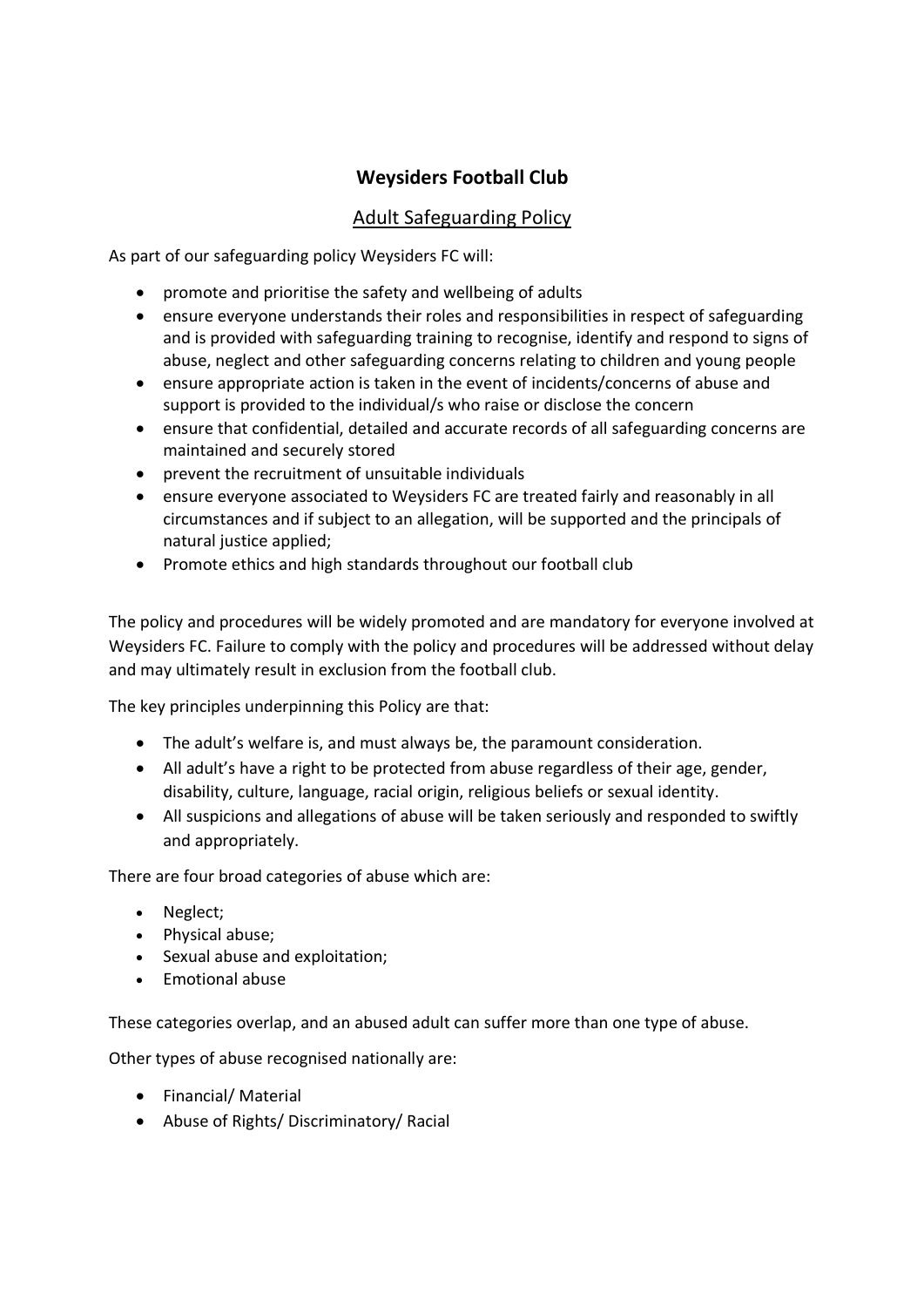- $\bullet$  Institutional
- Professional Abuse
- Hate Crime
- Domestic Abuse
- Honour Based Violence (HBV)

## **Signs of Abuse**

|                                | Includes                                                                                                                                                                                                                                                                                                                                                                                           | <b>Indicators</b>                                                                                                                                                                                                                                                                                                                                                                                                                                                                               |  |
|--------------------------------|----------------------------------------------------------------------------------------------------------------------------------------------------------------------------------------------------------------------------------------------------------------------------------------------------------------------------------------------------------------------------------------------------|-------------------------------------------------------------------------------------------------------------------------------------------------------------------------------------------------------------------------------------------------------------------------------------------------------------------------------------------------------------------------------------------------------------------------------------------------------------------------------------------------|--|
| <b>Domestic</b><br>violence    | Any incident or pattern of incidents<br>of controlling, coercive, threatening<br>behaviour, violence or abuse<br>between those aged 16 or over who<br>have been intimate partners or<br>family members regardless of<br>gender or sexuality. Abuse can<br>encompass but is not limited to<br>psychological, physical, sexual,<br>financial, emotional abuse; so called<br>'honour' based violence. | Low self-esteem<br>$\bullet$<br>Feeling that the abuse is their fault when it is<br>not<br>Physical evidence of violence such as bruising,<br>$\bullet$<br>cuts, broken bones<br>Verbal abuse and humiliation in front of others<br>$\bullet$<br>Fear of outside intervention<br>$\bullet$<br>Damage to home or property<br>$\bullet$<br>Isolation - not seeing friends and family<br>Limited access to money<br>$\bullet$                                                                      |  |
| <b>Sexual</b><br>abuse         | Including rape, indecent exposure,<br>sexual harassment, inappropriate<br>looking or touching, sexual teasing<br>or innuendo, sexual photography,<br>subjection to pornography or<br>witnessing sexual acts, indecent<br>exposure and sexual assault or<br>sexual acts to which the adult has<br>not consented or was pressured into<br>consenting.                                                | Bruising, particularly to the upper arms and<br>$\bullet$<br>marks on the neck<br>Unusual difficulty in walking or sitting<br>$\bullet$<br>Incontinence not related to any medical<br>$\bullet$<br>diagnosis<br>Self-harming<br>$\bullet$<br>Poor concentration, withdrawal, sleep<br>$\bullet$<br>disturbance<br>Excessive fear/apprehension of, or withdrawal<br>$\bullet$<br>from, relationships<br>Decline in personal care<br>$\bullet$<br>Reluctance to be alone with a particular person |  |
| <b>Psycholog</b><br>ical abuse | Including emotional abuse, threats<br>of harm or abandonment,<br>deprivation of contact, humiliation,<br>blaming, controlling, intimidation,<br>coercion, harassment, verbal abuse,<br>cyber bullying, isolation or                                                                                                                                                                                | An air of silence when a particular person is<br>$\bullet$<br>present<br>Withdrawal or change in the psychological<br>state of the person<br>Insomnia<br>Low self-esteem<br>$\bullet$                                                                                                                                                                                                                                                                                                           |  |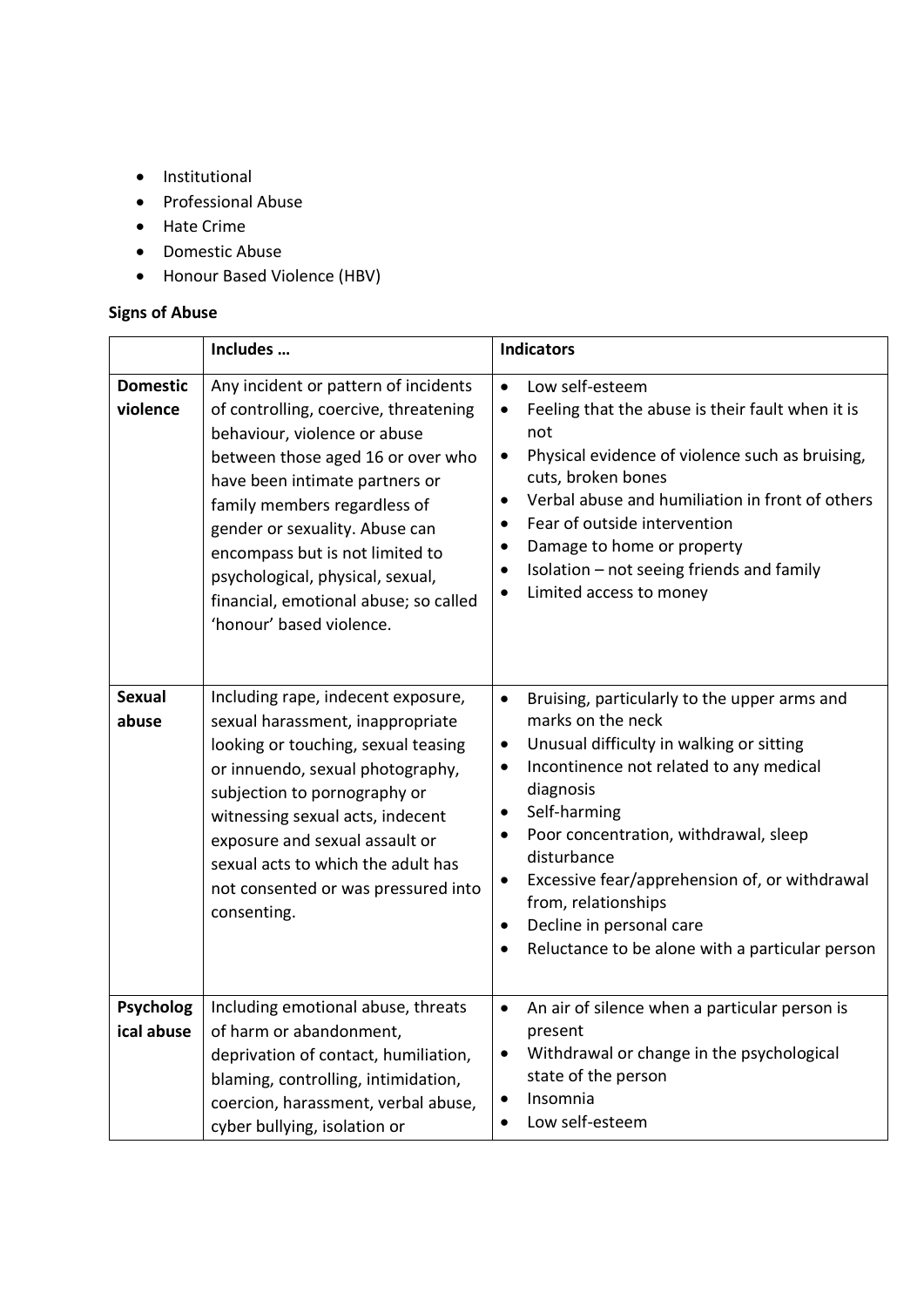|                                             | unreasonable and unjustified<br>withdrawal of services or supportive<br>networks.                                                                                                                                                                                                                                                   | Uncooperative and aggressive behaviour<br>$\bullet$<br>A change of appetite, weight loss/gain<br>Signs of distress: tearfulness, anger, fear, e.g. of<br>$\bullet$<br>returning home/being out/being late etc.<br>Apparent false claims, by someone involved<br>with the person, to attract unnecessary<br>treatment                                                                                                                                                                                            |
|---------------------------------------------|-------------------------------------------------------------------------------------------------------------------------------------------------------------------------------------------------------------------------------------------------------------------------------------------------------------------------------------|-----------------------------------------------------------------------------------------------------------------------------------------------------------------------------------------------------------------------------------------------------------------------------------------------------------------------------------------------------------------------------------------------------------------------------------------------------------------------------------------------------------------|
| <b>Financial</b><br>or<br>material<br>abuse | Including theft, fraud, internet<br>scamming, postal scams, doorstep<br>crime, coercion in relation to an<br>adult's financial affairs or<br>arrangements, including in<br>connection with wills, property,<br>inheritance or financial transactions,<br>or the misuse or misappropriation of<br>property, possessions or benefits. | change in living conditions<br>$\bullet$<br>lack of heating, clothing or food<br>$\bullet$<br>inability to pay bills/unexplained shortage of<br>$\bullet$<br>money<br>unexplained withdrawals from an account<br>$\bullet$<br>unexplained loss/misplacement of financial<br>documents<br>financial deprivation<br>٠                                                                                                                                                                                             |
| <b>Modern</b><br>slavery                    | Encompasses slavery, human<br>trafficking, forced labour and<br>domestic servitude. Traffickers and<br>slave masters use whatever means<br>they have at their disposal to coerce,<br>deceive and force individuals into a<br>life of abuse, servitude and<br>inhumane treatment.                                                    | Signs of physical or emotional abuse<br>$\bullet$<br>Appearing to be malnourished, unkempt or<br>withdrawn<br>Isolation from the community, seeming under<br>$\bullet$<br>the control or influence of others<br>Living in dirty, cramped or overcrowded<br>$\bullet$<br>accommodation<br>Lack of personal effects or identification<br>$\bullet$<br>documents<br>Always wearing the same clothes<br>Avoidance of eye contact, appearing frightened<br>or hesitant to talk to strangers<br>Fear of law enforcers |
| <b>Discrimin</b><br>atory<br>abuse          | Including forms of harassment, slurs<br>or similar treatment; because of<br>race, gender and gender identity,<br>age, disability, sexual orientation or<br>religion.                                                                                                                                                                | The person appears unusually withdrawn,<br>$\bullet$<br>isolated and unwilling to be open due to real or<br>perceived discrimination<br>Expressions of anger, frustration, fear or<br>anxiety about leaving the home, attending<br>events etc.<br>Other support on offer does not appear to take<br>account of the person's individual needs in                                                                                                                                                                 |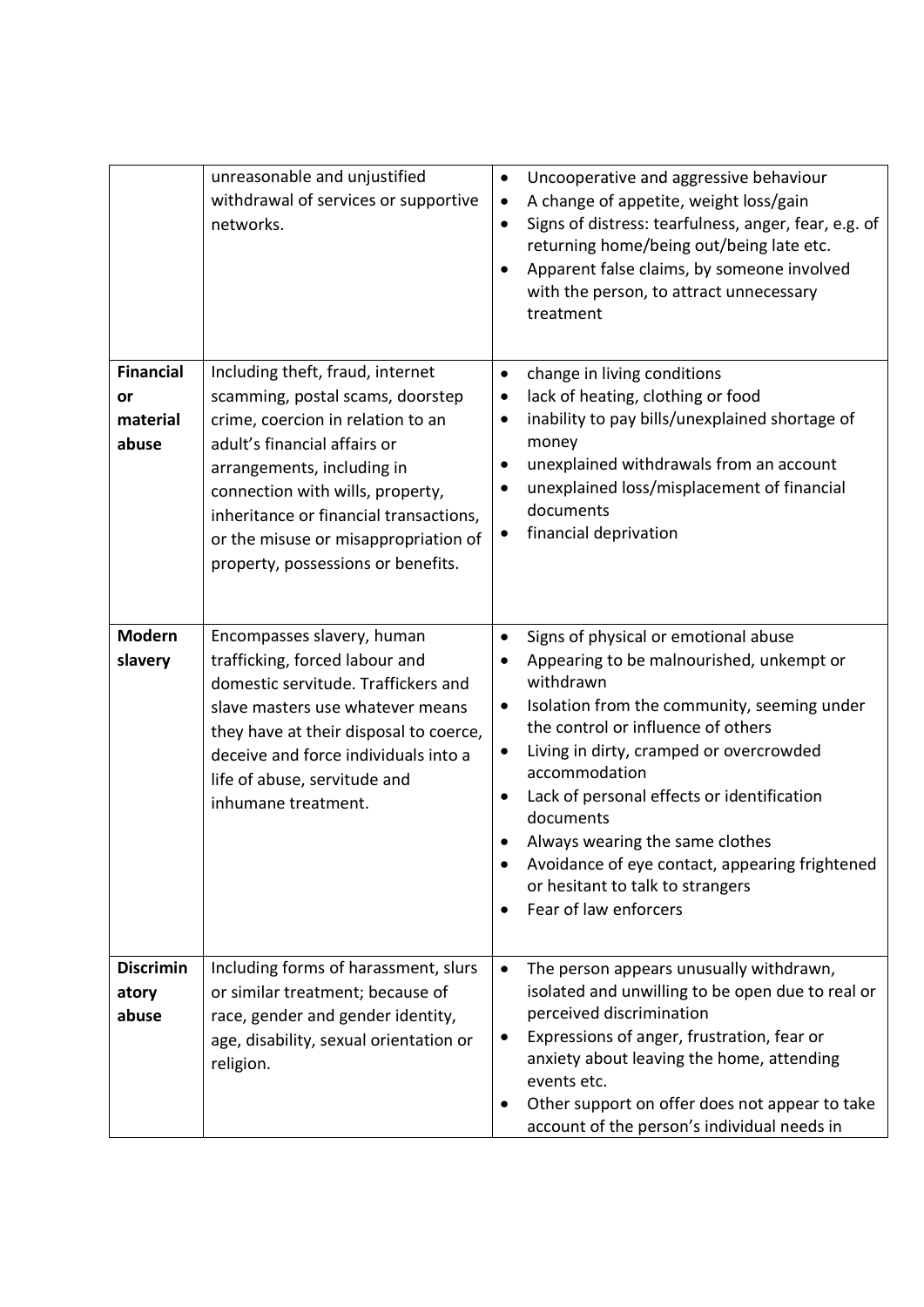|                                              |                                                                                                                                                                                                                                                                                                                                                                                                                                            | terms of a protected characteristic or<br>discrimination by association.                                                                                                                                                                                                                                                                                                                                                                                                                                                                                                                                                                      |
|----------------------------------------------|--------------------------------------------------------------------------------------------------------------------------------------------------------------------------------------------------------------------------------------------------------------------------------------------------------------------------------------------------------------------------------------------------------------------------------------------|-----------------------------------------------------------------------------------------------------------------------------------------------------------------------------------------------------------------------------------------------------------------------------------------------------------------------------------------------------------------------------------------------------------------------------------------------------------------------------------------------------------------------------------------------------------------------------------------------------------------------------------------------|
| Organisati<br>onal<br>abuse                  | Including neglect and poor care<br>practice within an institution or<br>specific care setting such as a<br>hospital or care home, for example,<br>or in relation to care provided in<br>one's own home. This may range<br>from one off incidents to on-going<br>ill-treatment. It can be through<br>neglect or poor professional practice<br>as a result of the structure, policies,<br>processes and practices within an<br>organisation. | Perceived or real lack of flexibility and choice<br>$\bullet$<br>for people using services<br>Poor standards of care including people being<br>$\bullet$<br>hungry or dehydrated, inadequate staffing<br>levels, lack of personal clothing and possessions<br>and communal use of personal items, lack of<br>adequate procedures, few social, recreational<br>and educational activities, unnecessary<br>exposure during bathing or using the toilet,<br>absence of visitors<br>Poor record-keeping and missing documents<br>$\bullet$<br>Public discussion of personal matters<br>$\bullet$<br>Absence of individual care plans<br>$\bullet$ |
| <b>Neglect</b><br>and acts<br>of<br>omission | Including ignoring medical,<br>emotional or physical care needs,<br>failure to provide access to<br>appropriate health, care and support<br>or educational services, the<br>withholding of the necessities of life,<br>such as medication, adequate<br>nutrition and heating.                                                                                                                                                              | Poor environment - dirty or unhygienic<br>$\bullet$<br>Poor physical condition and/or personal<br>$\bullet$<br>hygiene<br>Pressure sores or ulcers<br>$\bullet$<br>Not able to prepare/eat meals as needed<br>$\bullet$<br>Untreated injuries and medical problems e.g.<br>$\bullet$<br>cancelling/not going to<br>appointment/operations<br>Inconsistent or reluctant contact with medical<br>$\bullet$<br>and social care organisations<br>Accumulation of untaken medication<br>Uncharacteristic failure to engage in social<br>interaction<br>Inappropriate or inadequate clothing                                                        |
| Self-<br>neglect                             | This covers a wide range of<br>behaviour neglecting to care for<br>one's personal hygiene, health or<br>surroundings and includes behaviour<br>such as hoarding.                                                                                                                                                                                                                                                                           | Very poor personal hygiene<br>$\bullet$<br>Unkempt appearance<br>$\bullet$<br>Lack of essential food, clothing or shelter<br>$\bullet$<br>Malnutrition and/or dehydration<br>$\bullet$<br>Living in squalid or unsanitary conditions<br>$\bullet$<br>Neglecting household maintenance<br>Hoarding<br>A large number of animals in inappropriate<br>conditions                                                                                                                                                                                                                                                                                 |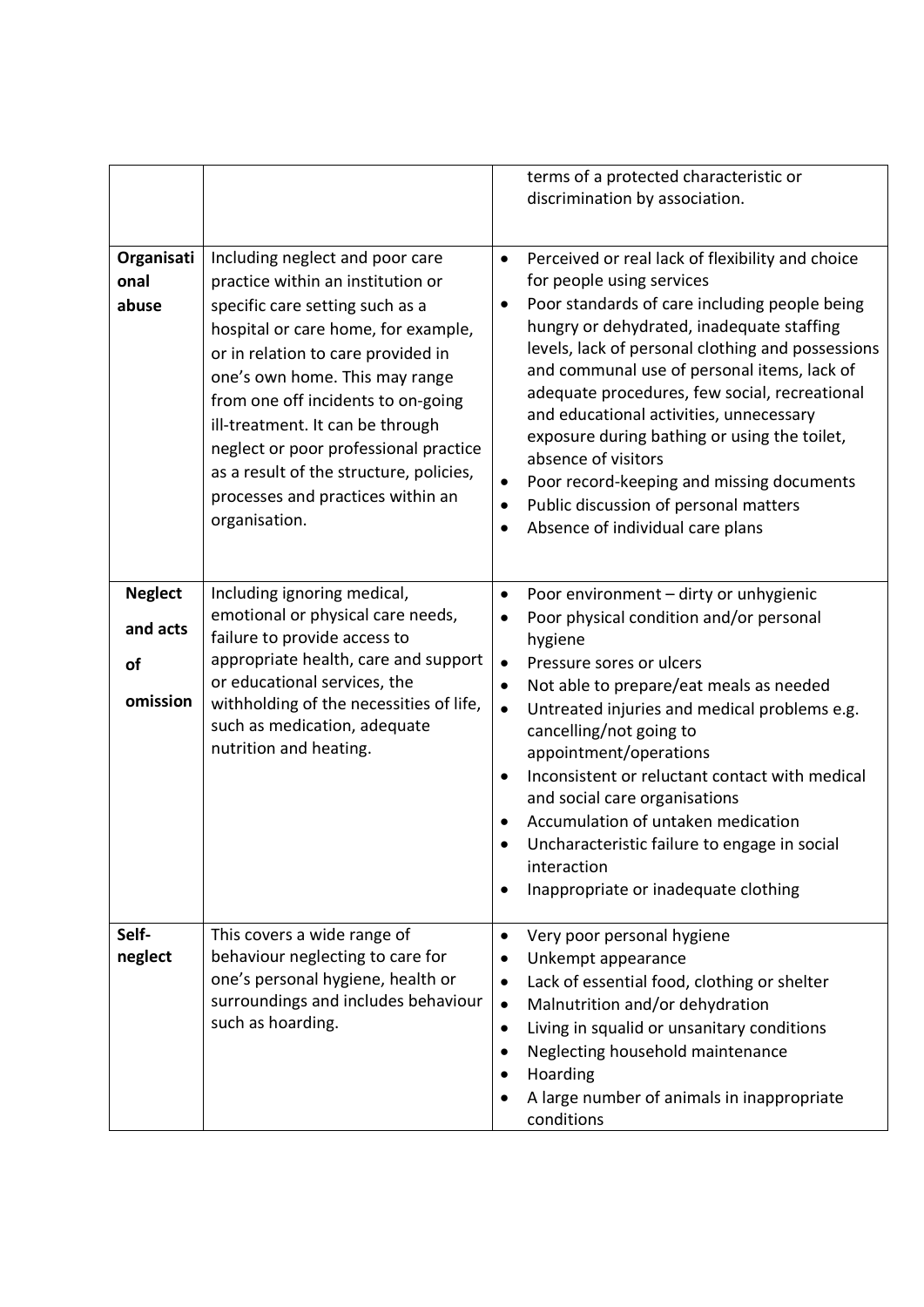|  | Non-compliance with health or care services                                                      |
|--|--------------------------------------------------------------------------------------------------|
|  | Inability or unwillingness to take medication or<br>treat illness or injury (carer or cared for) |

There may not be any signs you may just feel that something is wrong. If you are worried, it is not your responsibility to decide if it is abuse, but it is your responsibility to act on your concerns.

### **What to do if an adult discloses abuse**

- Understand that this may be the only time the adult has built up courage to tell someone what has happened
- Stop what you are doing and respect the adult's privacy
- Stay calm and re-assuring
- Listen to what they tell you, tell them that whatever the circumstances they are not to blame
- Do not react in a way that may add to their distress e.g. anger or shock
- Explain that you cannot promise to keep what the adult tells you a secret, you may have to tell someone else
- Do not question them in depth and do not ask leading questions, i.e. questions that need a "yes" or "no" answer
- Only ask questions to establish exactly what was done and who did it
- Tell the adult that you are pleased they decided to tell someone and that they are right to do so
- Let them know that you understand how difficult it is to talk about such experiences
- Contact the Weysiders Football Club Safeguarding Officer without delay (**DSO**) safeguard@weysidersfc.co.uk
- Make an accurate record of the time and date and exactly what was said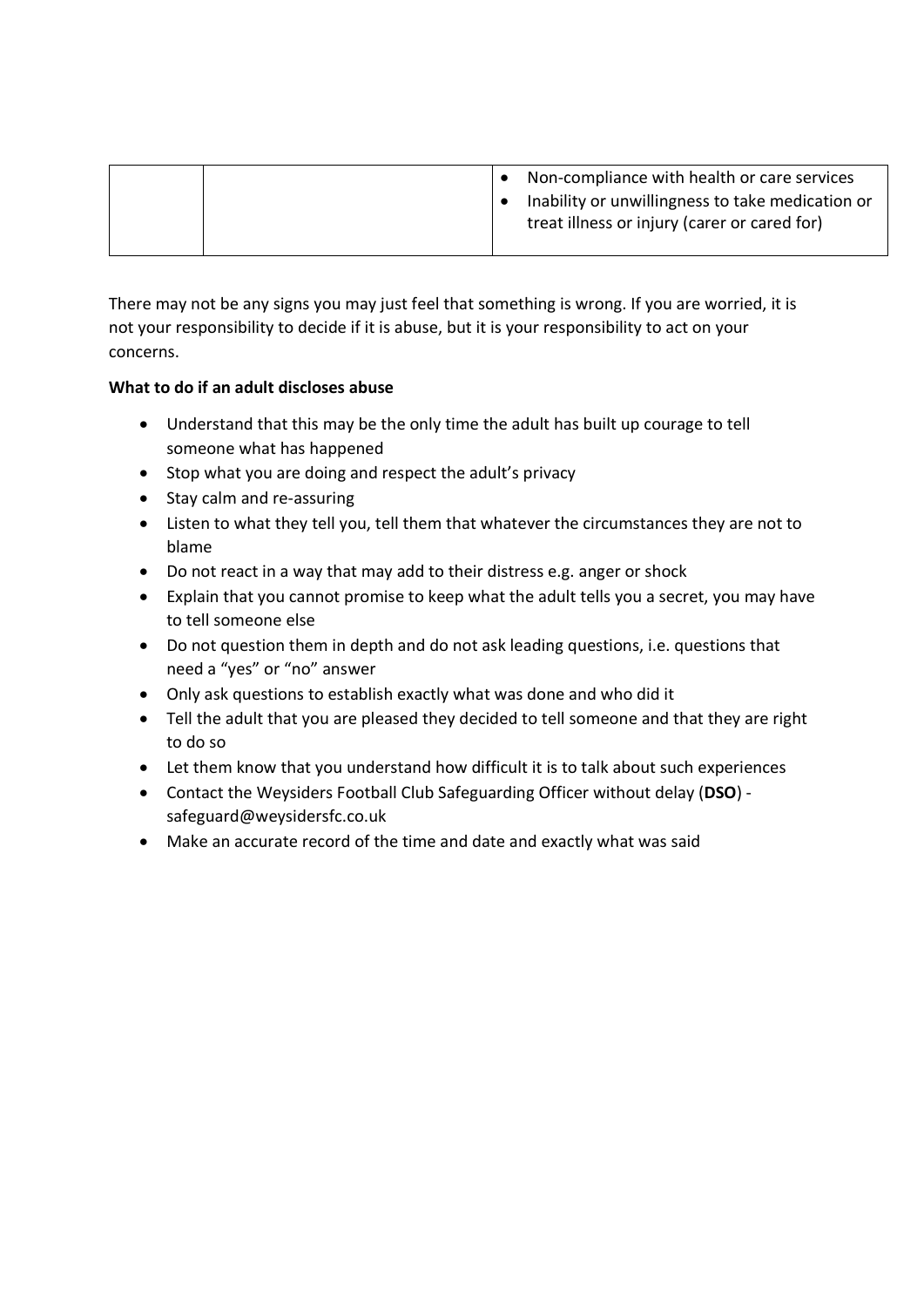#### **Conclusion**

Weysiders Football Club, through this policy has highlighted its determination to ensure that adults can participate in all forms of football activity and do so with their safety being of paramount importance. It is essential that this document is representative of a process of continual improvement in the area of adult safeguarding within football. It is for all adults engaged in football activities to promote good practice and procedures, whilst being ever vigilant and aware of their responsibilities towards the vulnerable adults in their care.